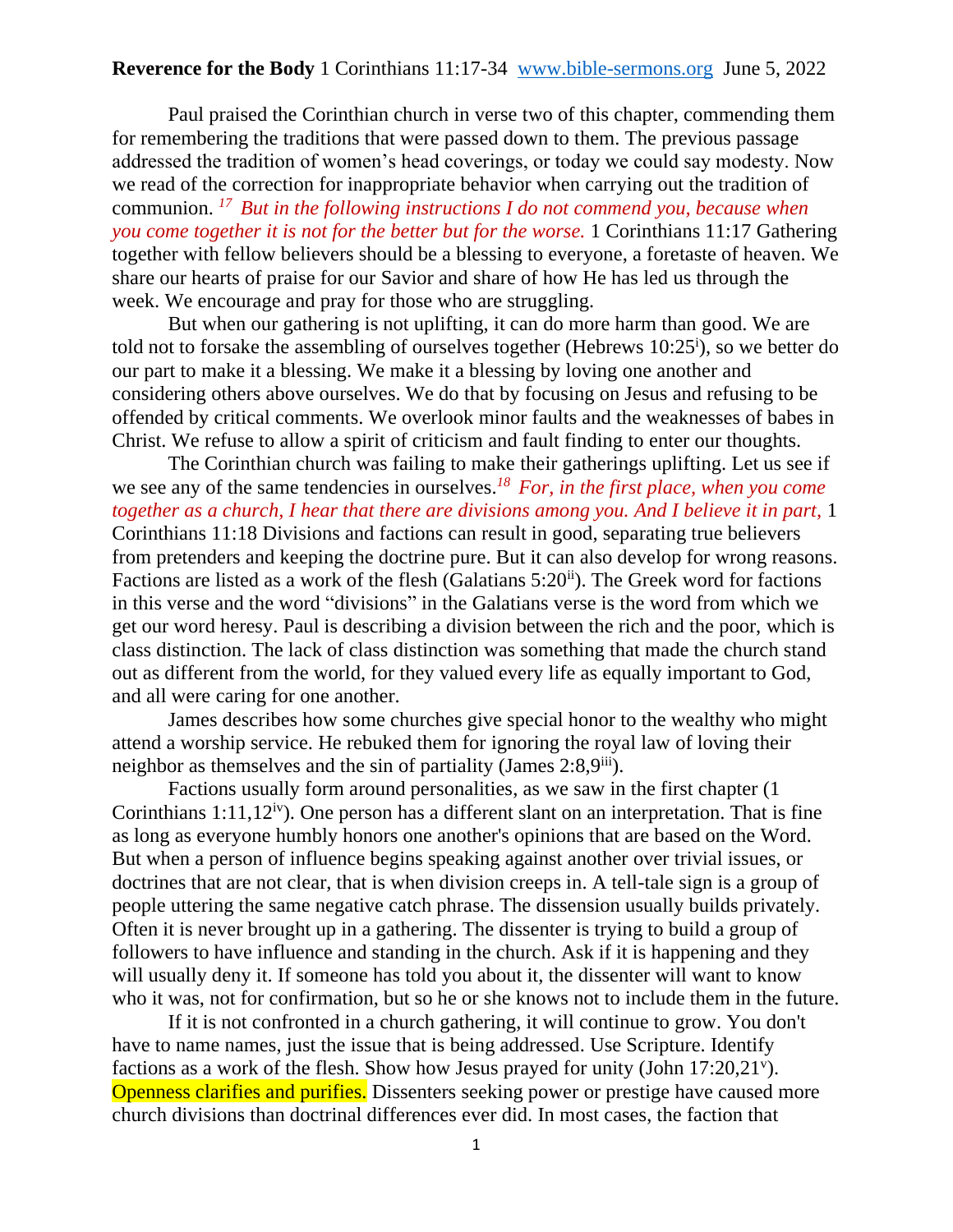separates from the church body dies out within a few years as people become annoyed with the new leader's ego (Galatians  $6:7,8$ <sup>vi</sup>).

Jesus said, *"A new command I give you: love one another as I have loved you!"* John 15:12 Think of how much Jesus puts up with us, and yet He continues to love us. That is the patient, enduring love we are to have toward one another. That builds the unity of the body. We are to build one another up, not tear one another down.

A good book on the subject is *Unintentional Dragons.* The influential people causing division often believe that they are really trying to help because they know best. They are often the ones who have been there a long time, and usually feel they are responsible, faithful, and need to direct the church. But they are rarely among the elders who teach and care for the flock. When they see their influence waning because the leadership of the elders is faithful to the Word and the congregation is appreciative of their leadership, they will begin to find fault, often regarding some unimportant tradition.

If leadership must address the church over the division or issues that are being misrepresented, they should let the dissenter know ahead of time so that they are not blindsided. (Don't use their name publicly or you open the church up to legal problems.) Address the issue with love and back everything with Scripture. Sometimes the person will not even attend and leave the church once they realize that the elders' authority will not be usurped. In a few cases, I have seen them quiet down and become a helpful part of the body. It is painful and time consuming, but it is a common occurrence in almost any organized group of people.

Divisions can also come from those who become prideful over what they believe their spiritual state is. Factions often form because of the pride of someone with insufficient understanding of the Word of God. That is the reason elders must not be recent converts, Paul writes that they may become lifted up in pride and fall under the condemnation of the devil  $(1$  Timothy  $3:6<sup>vi</sup>$ .

*<sup>19</sup>for there must be factions among you in order that those who are genuine among you may be recognized.* 1 Corinthians 11:19 Paul adds that there will always be factions. That is a relief to many pastors, for we think we must have done something wrong, or unwisely handled a dispute. While that might be the case, factions are always going to be a part of church life. The upside is that it reveals who is genuine. We cannot see what is in other's hearts, so we rarely know who is or is not genuine. But when factions form it becomes clear. The ones who are critical over insignificant things, or who make no attempt to bring the issue to leadership, or who try to secretly draw people over to their side on an issue rather than ask people to pray and seek the Lord, are not genuine. Genuine believers care deeply about unity (John  $17:21$ <sup>viii</sup>). They respect the God given leadership and their decisions, unless of course leadership is blatantly going against what is clear in Scripture.

One example of resistance to leadership that comes from those who are genuine is the stand against the woke movement sweeping into churches and denominations. If the preaching pastor or elders try to tell you that your skin color determines if you are oppressed or an oppressor, remind them that we are one in Christ and that we are all made in the image of God (Genesis 1:27<sup>ix</sup>; 1 Corinthians 10:17<sup>x</sup>; Matthew 16:27<sup>xi</sup>).

*<sup>20</sup>When you come together, it is not the Lord's supper that you eat. <sup>21</sup>For in eating, each one goes ahead with his own meal. One goes hungry, another gets drunk. 22 What! Do you not have houses to eat and drink in? Or do you despise the church of*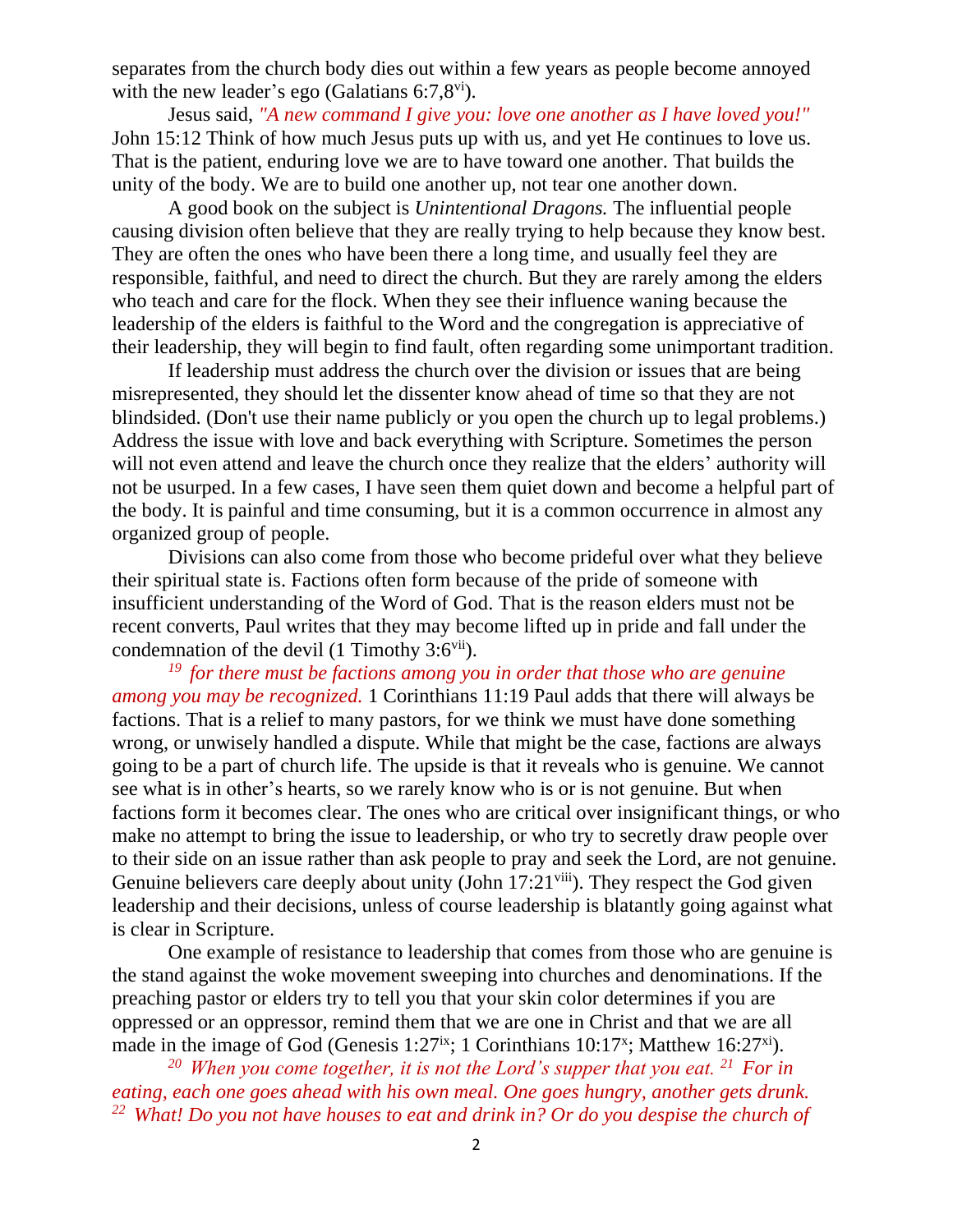*God and humiliate those who have nothing? What shall I say to you? Shall I commend you in this? No, I will not.* 1 Corinthians 11:20-22 It is the Lord's Supper- not your supper. It is not the place to indulge your appetite or to be selfish, quite the opposite. This may be the reason communion evolved into a single wafer and cup, so we can focus on the meaning and not on eating. The early church called it a love feast, as it was an entire meal.

The wealthy were free to come early and probably justified their behavior with the thought that they gave the bulk of the offerings that paid for the food. They were acting selfishly. When those who were released from a long day of labor arrived hungry, there were only scraps left. It was humiliating to the laborers for it declared it was all they deserved because they could only afford to give a small offering.

The way this verse is worded sounds like Paul was quite upset with this un-Christlike behavior. The opposite should have been true. If they loved one another, the wealthy would either wait for the others to arrive or only take a small portion knowing their brothers and sisters who were slaves would arrive late and be famished. Jesus asked us to remember Him in communion (Luke  $22:19^{xii}$ ), but they had turned it into something that misrepresented Him. No wonder Paul was so upset!

*<sup>23</sup>For I received from the Lord what I also delivered to you, that the Lord Jesus on the night when he was betrayed took bread, <sup>24</sup>and when he had given thanks, he broke it, and said, "This is my body which is for you. Do this in remembrance of me."* 1 Corinthians 11:23,24 The tradition was a revelation from the Lord to Paul, though we find it written in the Gospels as well. Why did Jesus have to give His body? It is because the soul that sins must die (Ezekiel 18:4<sup>xiii</sup>). Death is the just penalty for our rebellion against God. Jesus took our sins upon Himself and took the punishment for those sins so we could be free of our sin debt (Ephesians  $1:7^{xiv}$ ). Communion reminds us of the price Jesus paid to make this new covenant with us.

*<sup>25</sup>In the same way also he took the cup, after supper, saying, "This cup is the new covenant in my blood. Do this, as often as you drink it, in remembrance of me."* 1 Corinthians 11:25 Why do we need to remember the blood? The life of the flesh is in the blood (Leviticus  $17:11^{xy}$ ). The blood poured out means death. The body had to be broken for the blood to be poured out causing death, the just penalty for our sins. But there is more to it than we see just reading this passage. This is the fulfillment of a much older covenant promise. It just happens a few weeks ago at Jesus in the House we studied the origin of this in Genesis 15.

When Abram asked God how he could know that his heirs would inherit the land promised to him by God, the Lord told him to prepare a covenant ritual (Genesis 15:8-  $10<sup>xvi</sup>$ ). Animals were cut in half and each half laid on opposite banks of a small ravine. The blood of the animals would run down to the middle. The representative of the tribes making a covenant would stand at each end of the ravine and walk through the blood and around the half of the animals on each side. After each representative had done so, they met in the middle, exchanged purses, weapons, and sometimes even their firstborn sons.

Symbolically this meant that if either side broke the covenant their body would be torn like that of the animals. Their wealth was available to the other tribe. Their weapons used to defend one another. This was an irrevocable union of the tribes.

But when God made the covenant with Abram to assure him of the promise, God put Abram in a trance. God alone went through the blood for them both (Genesis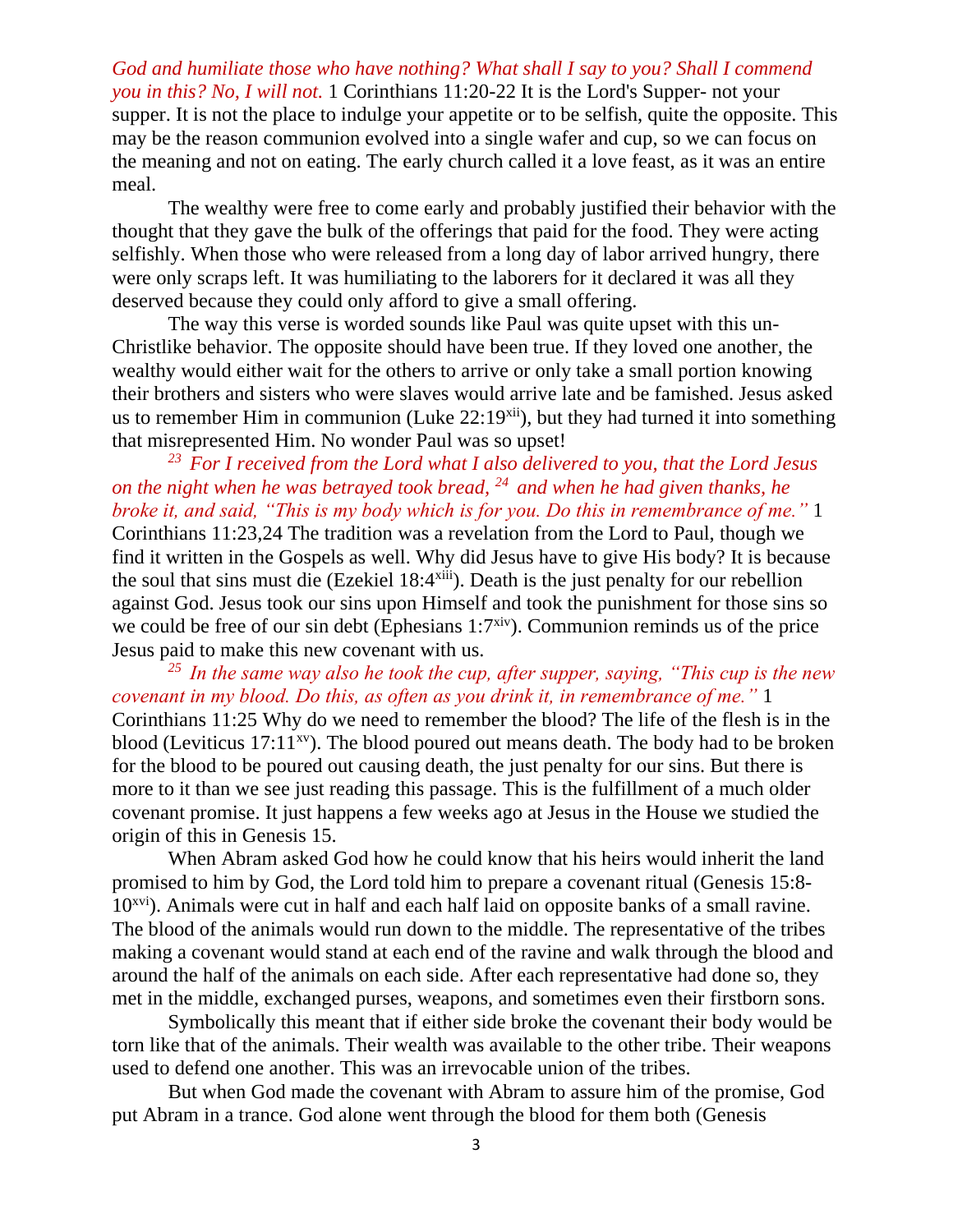$15:12^{xvii}:17^{xviii}$ ). In other words, if Abram or his descendants failed to keep the covenant, God would pay the penalty! What a lopsided agreement. But how it must have reassured Abram.

The Jewish people failed to keep the covenant in that they turned against God and worshiped idols. So just as God vowed in the dramatic form of the covenant with Abram, God in the flesh, Jesus our Savior, was torn and bled for the failure of Jewish people to uphold their part of the covenant. But it was not for Jews alone. In Romans 4 Paul explains that the people of faith are heirs with Abram of the promises regardless of our ethnicity (Romans  $4:16^{x}$ ).

When we partake of communion, we are remembering God's faithfulness to fulfill His promises, and that He loved us enough to take what we deserved upon Himself. He knew Abram or his heirs could not keep it, and yet he wanted Abram to know His promises were certain to be fulfilled. The promises go all the way back to Genesis chapter three where God promised the seed of the woman would crush the head of the serpent (Genesis  $3:15^{xx}$ ). Communion is not just celebrating the New Covenant, but assurance that God is faithful to His word no matter the cost to Himself. His love for us is beyond our comprehension. All history over the millennia came to the climax on the cross that we celebrate in communion. He did all this because He loves you and me. Communion celebrates that love that was promised so long ago when God walked alone through the blood. And He did give us His only Son, the firstborn.

*<sup>26</sup>For as often as you eat this bread and drink the cup, you proclaim the Lord's death until he comes.* 1 Corinthians 11:26 Every time we celebrate communion, we remind ourselves that we are saved because of what Jesus did for us on the cross. That is why it should be a time of reflection, remorse, and repentance, and gratitude. It should be done with our thoughts focused on all that it means to us. You would never indulge yourself in satiating your appetite while standing at the foot of the cross.

But we also know our debt is paid and that we only need that proclamation until He returns. That is why it is also a time of joy, comfort, and hope. When He returns, we will no longer proclaim His death for all will know of it (Hebrews  $8:11^{x}$ ). We will be reveling in His life in ways we have only begun to experience now. The work in us will be finished (1 John  $3:2^{x}$ <sup>xii</sup>). We will experience eternity in His presence! That is the only real "happily ever after."

*<sup>27</sup>Whoever, therefore, eats the bread or drinks the cup of the Lord in an unworthy manner will be guilty concerning the body and blood of the Lord.* 1 Corinthians 11:27 Without the blood of Jesus, none of us is worthy to take communion, but Paul is speaking here of doing so with indifference. If we take communion lightly like any daily meal, we are taking the physical suffering of Jesus for us as a trivial thing. If we do so without loving His body, the church, we make light of the greatest love ever shown. It is to make a mockery of that sacrifice that was to make us one in Him. It is like Uzzah's hand on the ark of the covenant  $(2 \text{ Samuel } 6.6,7^{\text{xxiii}})$ , making lite of the holiness of God.

*If one is afflicted by sin, the Supper is comfort. If an individual is comfortable with sin, the Supper is affliction.*<sup>*xxiv*</sup> Repentant hearts yielded to God to do whatever He directs, find the comfort that table offers. If the heart is hardened and unwilling to forgive, resistant to God, or apathetic, we should refrain, or we will find themselves under God's severe discipline. We will have taken the most precious gift ever given as a trivial thing unworthy of reverence.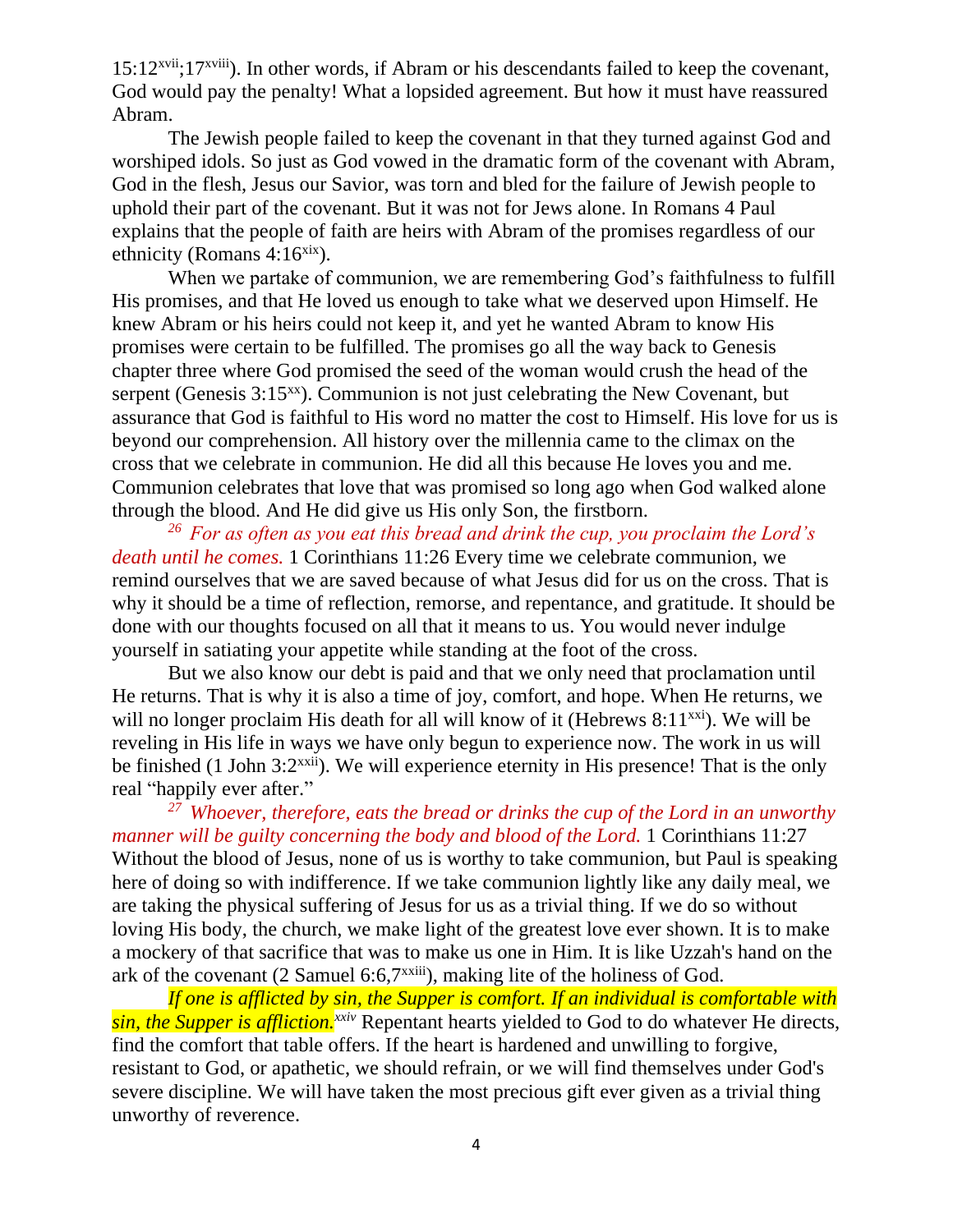*<sup>28</sup>Let a person examine himself, then, and so eat of the bread and drink of the cup.* 1 Corinthians 11:28 So first we examine our hearts! As a member of the body of Christ who gave His life for us, how are we acting toward others in the body of Christ? What is our attitude toward what this represents? Does it break our hearts that Jesus chose to do this to save us? Think about the wonder of what was done, and then take communion in reverence and awe, and with a heart full of gratitude.

*<sup>29</sup>For anyone who eats and drinks without discerning the body eats and drinks judgment on himself. <sup>30</sup>That is why many of you are weak and ill, and some have died. <sup>31</sup>But if we judged ourselves truly, we would not be judged.* 1 Corinthians 11:29-31 To take communion lightly is to invite God's judgment upon oneself. Some in the church of Corinth were sick and even died because of that judgment. God was trying to show them through affliction that their attitudes were offensive to Him. Paul spelled it out so they would understand what was happening.

The church didn't recognize judgment when it came. I have seen the same thing. A person declared they were determined to disturb the peace in a church, and night before they intended to do so they became very ill. I asked if they discerned the reason, but they just couldn't see it. That was what was happening in Corinth, and it happens in our day. If we will examine our hearts and see what the issue is, we can avoid that severe discipline.

I know some people consider church like a club. You can come and go as you please, attend or not attend on a whim, but God sees our unity as so much more. We are the bride of Christ (Ephesians  $5:32^{xxy}$ ). As individuals that make up the bride, we are sullying her or adding to her glory. The woman is the glory of her husband, so we are bringing shame on our Savior or glory to Him. Our unity and worship together are a much more serious things than most of us understand. That is why factions are so sinful and destructive.

*<sup>32</sup>But when we are judged by the Lord, we are disciplined so that we may not be condemned along with the world.* 1 Corinthians 11:32 Illness can be God's discipline to keep us from going the way of the world. It is God's love to redirect our paths and break our hearts over our sinful attitudes. This verse is a severe warning, for it implies that if we remain hardened, we will be condemned with the world. It seems that if that is the case, we never were truly born-again.

*<sup>33</sup>So then, my brothers, when you come together to eat, wait for one another— <sup>34</sup>if anyone is hungry, let him eat at home—so that when you come together it will not be for judgment. About the other things I will give directions when I come.* 1 Corinthians

11:33,34 Paul is reminding them to act in love and concern for one another. And that should be our behavior as well. There were more instructions to be delivered when Paul arrived, but this was one of the most pressing ones that needed to be addressed quickly for the physical and spiritual health of the congregation. The factions seem to be the wealthy versus the slaves. How amazing it was that a slave could be the church overseer of his master! What a statement to the world, that is unless the master didn't act like he respected his overseer. That is what was happening, and similar situations happen today. The wealthy can be tempted to despise the poor elder or vice versa. Whenever we put ourselves in a different group from our brothers and sisters in Christ for any reason, social, economic, ethnicity, or education, we are forgetting what matters. We are *all* sinners saved by grace (Ephesians 2:8,9<sup>xxvi</sup>). That is what makes us family. Ex-con,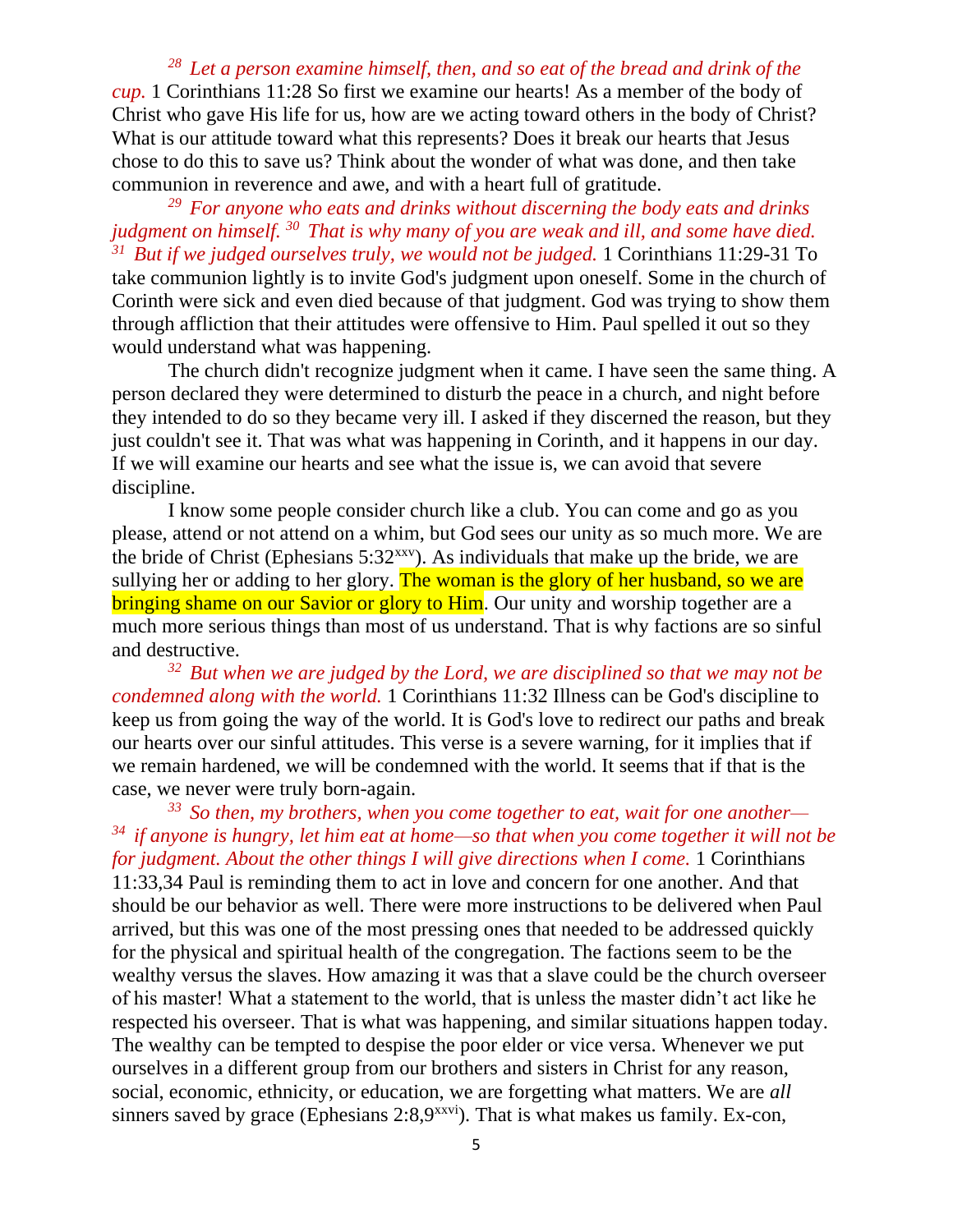baker, business owner, corporate executive, gardener, we are one in Christ. None of us is more important than another (1 Corinthians 12:7<sup>xxvii</sup>). We will see that emphasis in the next chapter.

That is one reason the world cannot quite figure us out. We do not fall into their prejudices and clicks. It is a harmony of different notes by various instruments that makes Jesus' symphony beautiful.

While Jewish men prayed, "I thank you God that I was not born a woman or a slave or a Gentile," the church at Philippi began with an Asian business woman, a Greek slave girl, and a Roman soldier and probably a few prisoners. Thank God for John 3:16. God so loved the *world*…That means there is hope for you and me. *<sup>7</sup>Beloved, let us love one another, for love is from God, and whoever loves has been born of God and knows God.* 1 John 4:7 Let us celebrate communion with these truths in our minds and hearts.

# Questions:

1 What was the problem being addressed?

- 2 What is the source of factions?
- 3 In what way are they helpful?
- 4 How did class distinction affect communion?
- 5 Why was Paul so upset?
- 6 Why did Jesus have to give His body? Blood?
- 7 Why is it so irreverent to take communion lightly?
- 8 How do we examine ourselves first?
- 9 Why were some ill and even died?
- 10 How do we apply this today?

ii **Galatians 5:20 (ESV)** 

<sup>9</sup> But if you show partiality, you are committing sin and are convicted by the law as transgressors.

iv **1 Corinthians 1:11-12 (ESV)** 

## v **John 17:20-21 (ESV)**

 $20$  "I do not ask for these only, but also for those who will believe in me through their word,

 $21$  that they may all be one, just as you, Father, are in me, and I in you, that they also may be in us, so that the world may believe that you have sent me.

vi **Galatians 6:7-8 (ESV)** 

vii **1 Timothy 3:6 (ESV)** 

<sup>i</sup> **Hebrews 10:25 (ESV)** 

 $25$  not neglecting to meet together, as is the habit of some, but encouraging one another, and all the more as you see the Day drawing near.

<sup>&</sup>lt;sup>20</sup> idolatry, sorcery, enmity, strife, jealousy, fits of anger, rivalries, dissensions, divisions,

iii **James 2:8-9 (ESV)** 

<sup>&</sup>lt;sup>8</sup> If you really fulfill the royal law according to the Scripture, "You shall love your neighbor as yourself," you are doing well.

 $11$  For it has been reported to me by Chloe's people that there is quarreling among you, my brothers.

<sup>&</sup>lt;sup>12</sup> What I mean is that each one of you says, "I follow Paul," or "I follow Apollos," or "I follow Cephas," or "I follow Christ."

 $^7$  Do not be deceived: God is not mocked, for whatever one sows, that will he also reap.  $^8$  For the one who sows to his own flesh will from the flesh reap corruption, but the one who sows to the Spirit will from the Spirit reap eternal life.

<sup>&</sup>lt;sup>6</sup> He must not be a recent convert, or he may become puffed up with conceit and fall into the condemnation of the devil.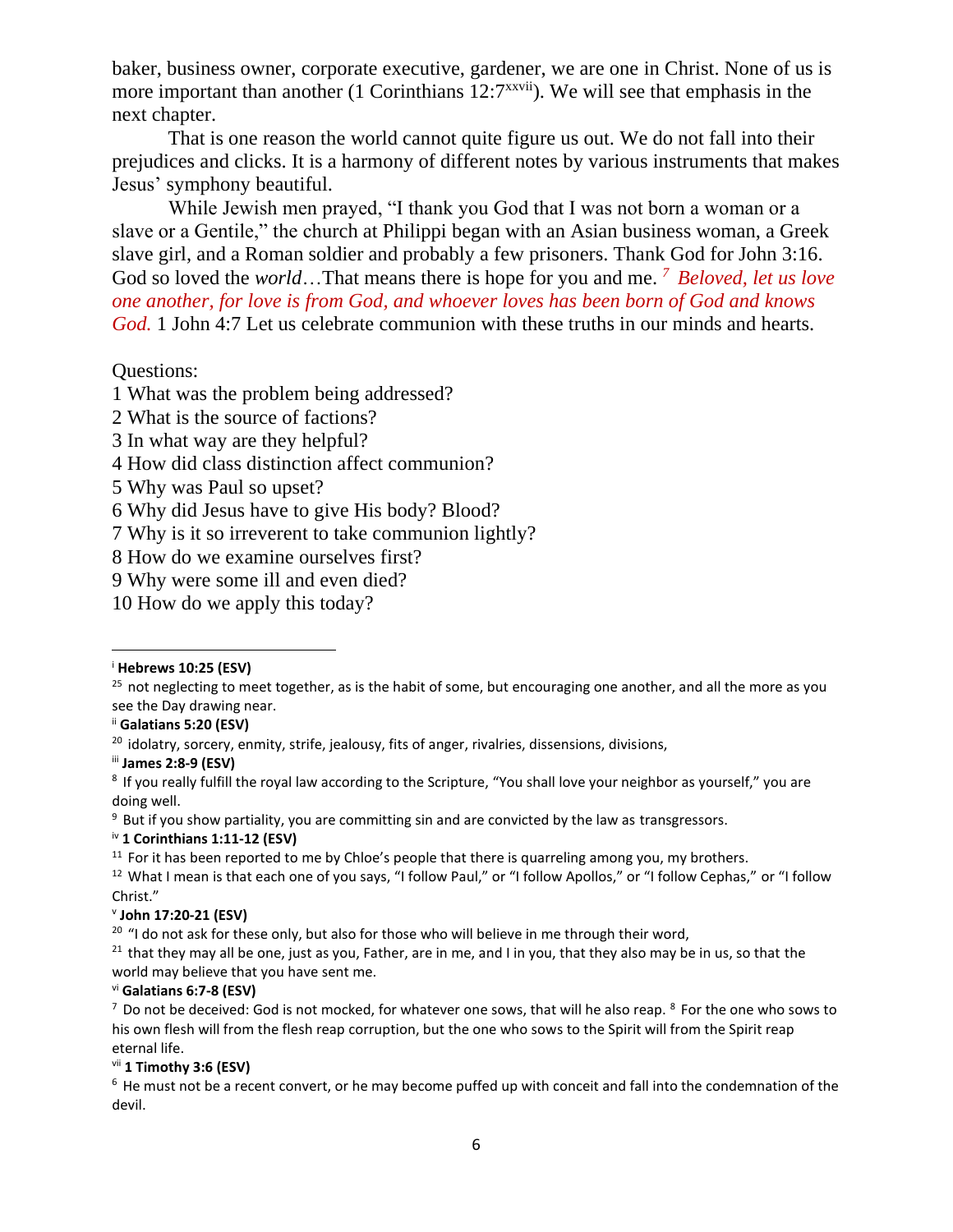## viii **John 17:21 (ESV)**

 $21$  that they may all be one, just as you, Father, are in me, and I in you, that they also may be in us, so that the world may believe that you have sent me.

#### ix **Genesis 1:27 (ESV)**

<sup>27</sup> So God created man in his own image, in the image of God he created him; male and female he created them.

#### <sup>x</sup> **1 Corinthians 10:17 (ESV)**

 $17$  Because there is one bread, we who are many are one body, for we all partake of the one bread.

## xi **Matthew 16:27 (ESV)**

 $27$  For the Son of Man is going to come with his angels in the glory of his Father, and then he will repay each person according to what he has done.

### xii **Luke 22:19 (KJV)**

<sup>19</sup> And he took bread, and gave thanks, and brake *it*, and gave unto them, saying, This is my body which is given for you: this do in remembrance of me.

## xiii **Ezekiel 18:4 (ESV)**

 $4$  Behold, all souls are mine; the soul of the father as well as the soul of the son is mine: the soul who sins shall die. xiv **Ephesians 1:7 (ESV)** 

 $<sup>7</sup>$  In him we have redemption through his blood, the forgiveness of our trespasses, according to the riches of his</sup> grace,

## xv **Leviticus 17:11 (ESV)**

 $11$  For the life of the flesh is in the blood, and I have given it for you on the altar to make atonement for your souls, for it is the blood that makes atonement by the life.

#### xvi **Genesis 15:8-10 (ESV)**

 $8$  But he said, "O Lord GOD, how am I to know that I shall possess it?"  $9$  He said to him, "Bring me a heifer three years old, a female goat three years old, a ram three years old, a turtledove, and a young pigeon." <sup>10</sup> And he brought him all these, cut them in half, and laid each half over against the other. But he did not cut the birds in half.

#### xvii **Genesis 15:12 (ESV)**

 $12$  As the sun was going down, a deep sleep fell on Abram. And behold, dreadful and great darkness fell upon him. xviii **Genesis 15:17 (ESV)** 

 $17$  When the sun had gone down and it was dark, behold, a smoking fire pot and a flaming torch passed between these pieces.

## xix **Romans 4:16 (ESV)**

 $16$  That is why it depends on faith, in order that the promise may rest on grace and be guaranteed to all his offspring—not only to the adherent of the law but also to the one who shares the faith of Abraham, who is the father of us all,

## xx **Genesis 3:15 (ESV)**

<sup>15</sup> I will put enmity between you and the woman, and between your offspring and her offspring; he shall bruise your head, and you shall bruise his heel."

## xxi **Hebrews 8:11 (KJV)**

<sup>11</sup> And they shall not teach every man his neighbour, and every man his brother, saying, Know the Lord: for all shall know me, from the least to the greatest.

## xxii **1 John 3:2 (ESV)**

 $<sup>2</sup>$  Beloved, we are God's children now, and what we will be has not yet appeared; but we know that when he</sup> appears we shall be like him, because we shall see him as he is.

## xxiii **2 Samuel 6:6-7 (ESV)**

 $6$  And when they came to the threshing floor of Nacon, Uzzah put out his hand to the ark of God and took hold of it, for the oxen stumbled.  $^7$  And the anger of the LORD was kindled against Uzzah, and God struck him down there because of his error, and he died there beside the ark of God.

xxiv 1 Stephen T. Um, *[1 Corinthians: The Word of the Cross](https://ref.ly/logosres/prwd67co1?ref=Bible.1Co11.17-34&off=13813&ctx=nrepentant+heart.14+~If+one+is+afflicted+)*, ed. R. Kent Hughes, Preaching the Word (Wheaton, IL: Crossway, 2015), 208.

## xxv **Ephesians 5:32 (ESV)**

 $32$  This mystery is profound, and I am saying that it refers to Christ and the church.

#### xxvi **Ephesians 2:8-9 (ESV)**

<sup>8</sup> For by grace you have been saved through faith. And this is not your own doing; it is the gift of God,

<sup>9</sup> not a result of works, so that no one may boast.